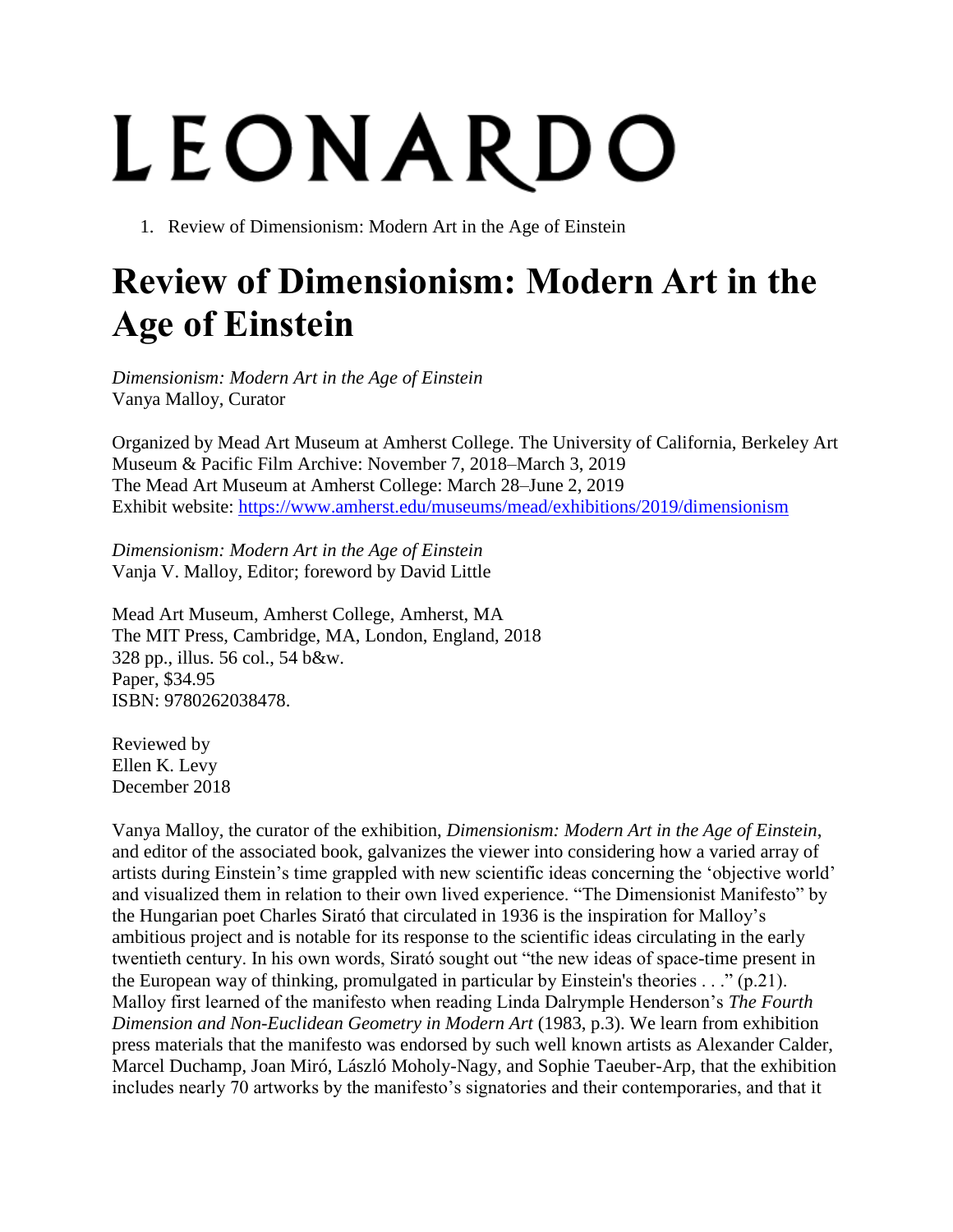makes evident connections between the scientific and artistic developments that impacted the twentieth century.

This information does little to prepare a viewer to experience the exhibition as simultaneously simple and complex. In a sense, we, not totally unlike Einstein's "man on the train," have been shifted from our standard point of view to another. At first impression the viewer faces straightforwardly familiar artworks, many canonic. Yet it is also distinctly complex because, having been assembled on the basis of the artists of Einstein's time responding to new scientific discoveries, the works do not share *looks* as much as *concepts*. As a result, *Dimensionism* destabilizes the more formal art historical contexts in which many of these classic art objects are typically viewed. Potent comparisons stem from Malloy bringing together works of Surrealism (by Dorothea Tanning and Helen Lundenberg) with works of Modernist Abstraction (by Ben Nicholson). We also see that a master of Orphism (Sonia Delaunay) now shares space with works of Kinetic Art (by Calder, Herbert Matter, and Harold Edgerton).

Each artwork in *Dimensionism* intimates a narrative *in media res*. Trajectories are initiated along various paths of development: viewers see oil on canvas works by Wolfgang Paalen (*Les Cosmogones*, 1944) and Gordon Onslow Ford (*Escape*, 1939) before they meshed their talents during the 1950s with Lee Mullican to form the short-lived, influential Dynaton collective that was steeped in Eastern philosophy and the Surrealists' encounter with the unconscious. Although little use was made of self-organization and feedback principles in works of the 1930s, some of the works of László Moholy-Nagy and Marcele Duchamp that are included in *Dimensionism* can be viewed as aesthetic precursors of cybernetic art as described later in Norbert Weiner's *The Human Use of Human Beings: Cybernetics and Society* (1948). Duchamp's kinetic *Rotorelief A-F*, (1935 facsimile) and *The Bride* (with Jacques Villon, 1934) allude to earlier works. Looking at an animated Rotorelief, an informed viewer might recall his *3 Standard Stoppages* of 1913-14, which Duchamp made by dropping three equal one meter lengths of thread, from one meter of height. In her chapter on dimensionism, Henderson points out that Duchamp engaged actively with non-Euclidean geometry, giving the *3 Standard Stoppages* as an example since dropping the string created "three alternative, curved, non-Euclidean "meters" (p.60).

The viewer's relationship with the artworks changes as she looks and looks again. It also changes when remembering how she has seen the artworks in the past and, as importantly, in *their* past. I had the good fortune to be placed in the role of a space-time-traveler when, several months before visiting *Dimensionism*, I visited the exhibition *Gravity: Imaging the Universe After Einstein*, curated at the MAXXI in Rome by art historian Luigia Lonardelli, nuclear physicist Vincenzo Napolano, representative from the Litalian space agency Andrea Zanini, and scientific consultant Giovanni Amelino-Camelia. In the Roman exhibition I could see the culmination (or at least one outcome) of developments blossoming from the earlier conceptual thrust of dimensionism; namely a biocentric philosophy that stressed organism and feedback loops. The exhibition in Italy started with Duchamp's *3 Standard Stoppages* (1913) and ended with Tomás Saraceno's 2017 cosmic spider webs, including a work that conveyed feedback loops between spiders' movements and the public. The *Gravity* exhibition brought to fruition incipient connections between microcosm, macrocosm, organicism, and kinetics that are intimated in *Dimensionism*.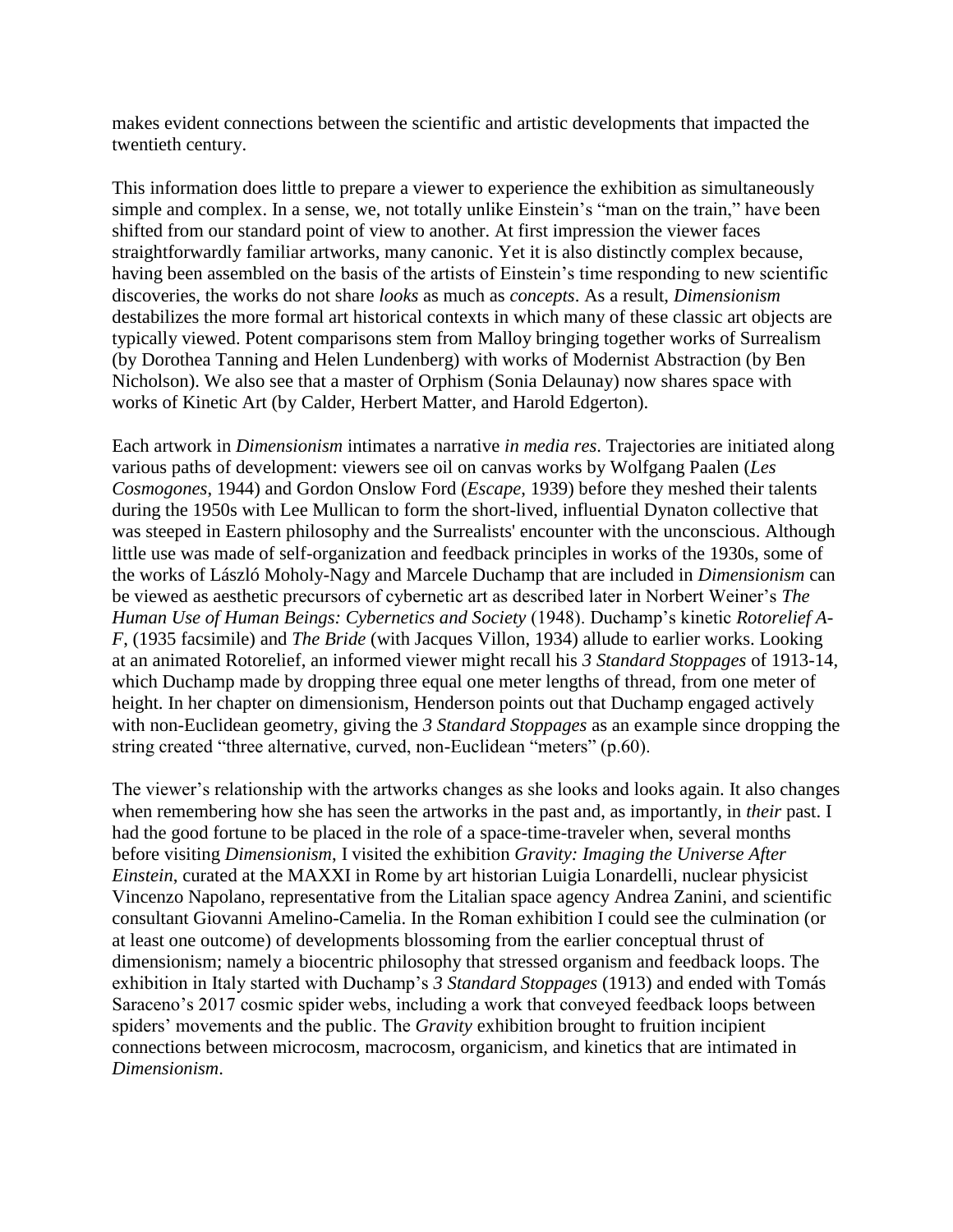Einstein dealt with observing systems and processes; many of the artists incorporated observation and self-observation into their works long in advance of cybernetic ideas. Biologic metaphors were prevalent in the 1930s as they are now. It seems to me that an important understated question *Dimensionism* raises is the relationship of biology to physics. Questions are raised not only of interrelationships between art and science but of resonances among different scientific disciplines. It is perhaps counterintuitive that biocentrism flourished amid considerations of physics. Paths appear to have opened up among art history, physics, chemistry, and biology. Oliver A. I. Botar explores these paths, pointing out that for Sirató and other followers of their literary journal, *Magyar Írás,* biocentrism was considered "characteristic of early twentieth- century Central Europe, featuring the work of Lebensphilosophen, neo-vitalists, Monists, and biologistic thinkers such as Friedrich Nietzsche, Arthur Schopenhauer, Henri Bergson, Ernst Mach, and Sigmund Freud—as well as the theories of Einstein" (p. 25). Botar then concludes that Sirató's world view was shaped by three elements, "an avant-garde aesthetic, a biologism suffused with Lebensphilosophie, and the Einsteinian-Minkowskian conception of the fourth dimension" (p. 25). Botar points out, "it was Spengler's biologistic linking of the development of mathematics and the arts that formed the basis for his [Sirató's] arguments in the first paragraph concerning "unconscious" artistic developments, and he was also inspired by both Mezei's and Hausmann's speculations on the adaptation of Minkowski's ideas to art. In the fourth paragraph Sirató invokes Bergson's category of creative evolution"(p. 39). Malloy expounds that Jean Arp and Wassily Kandinsky's biomorphic forms suggest cellular structures, and, referring to Henry Moore, she points out that telescopic and microscopic images influenced his art" (p. 93). Biocentrism is especially clear in the Gerome Kamrowski's oil painting *Membrane, No. 239*, (1942–43) and in Joan Miro's *Composition* (1937).

A potential question is the inclusion of works by several artists, including Naum Gabo and Duchamp, that were made in the mid-1960s, on the late end of the exhibition's general time framework. Furthermore, Gabo never signed Sirató's document. These inclusions are justified for several reasons; both artists were absolutely critical to the Dimensionism Movement and the later work pointed to a realization of some of its potential. For example, Malloy sees in Gabo's stringed sculptures suggestions of the new microrealm made visible by X-ray crystallography (p. 94). Although some might argue that Duchamp's *Box in a Valise* (1966) points primarily to the artist's interests in commodification, reproduction, and Readymades, many scholars have questioned that interpretation given the multiple chains of reference that permeate Duchamp's works and expand its boundaries.

Isamu Noguchi's 1944 sculpture,  $E = MC2$  clearly declares the exhibition's focus since it takes Einstein's formula as its title. Although the title serves as proof of the centrality of Einsteinian science to culture, a viewer can flesh out many, but not all of the developments presented by Malloy on the basis of attentive vision alone. It is apparent that Moholy-Nagy's *Light-Space Prop for an Electric Stage* (1930, and better known as his *Light-Space Modulator*) looks dematerialized, but we must read to understand that part of the Manifesto's mission was to "vaporize" the sculptural object. We must also read to learn that Moholy-Nagy disseminated pivotal ideas via his book, *Vision in Motion* that included Joseph Breitenbach's 1949 photograph of organismic patterns on a petri dish (p. 94). We learn that Matter's works were based on the technique of electronic stroboscopic lighting invented in 1931 by Edgerton (p. 75).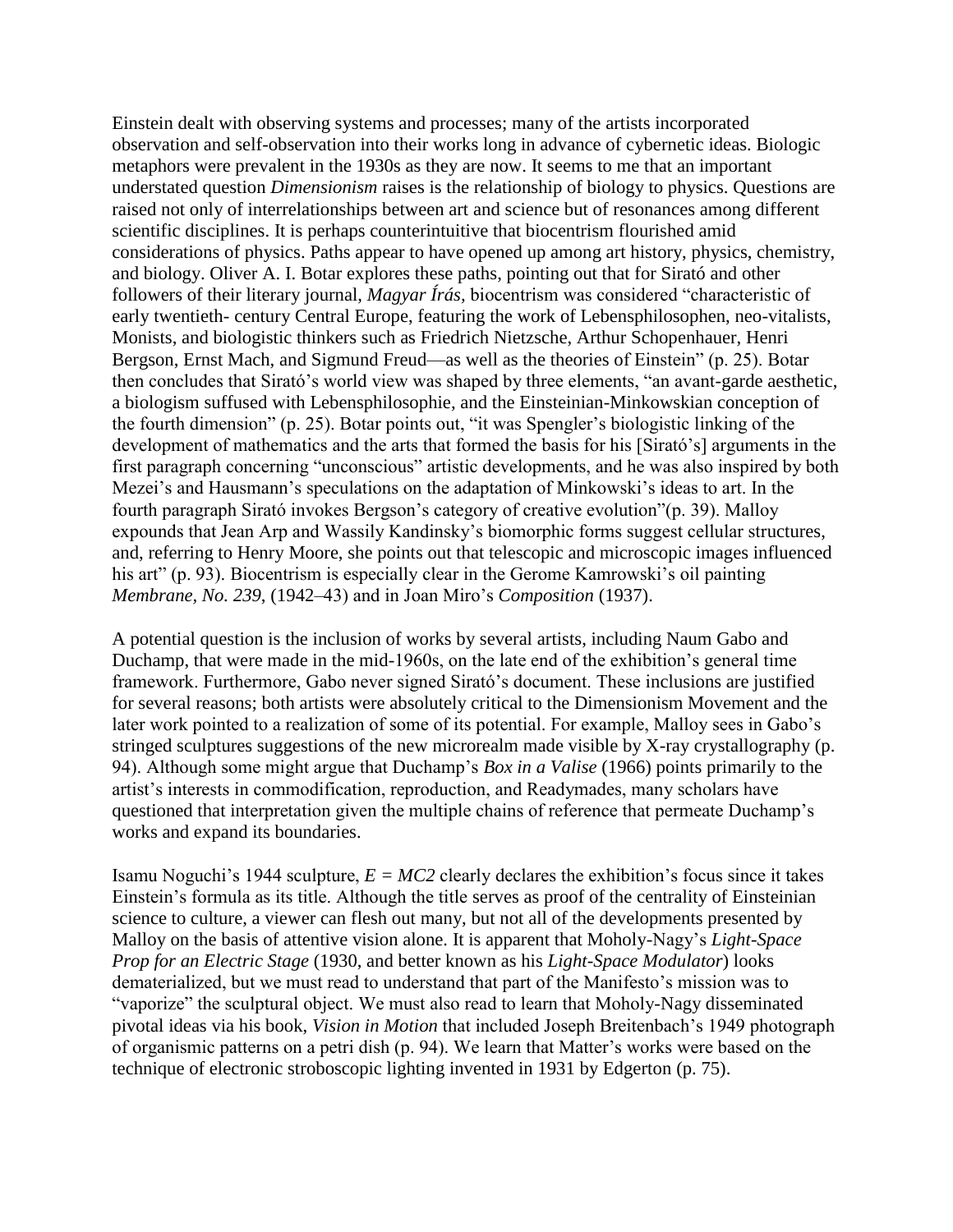Henderson, Gavin Parkinson, and Botar are insightful contributors, providing little-known information about the manifesto, the artists who were signatories, and Sirató. Malloy's chapter examines how attempts "to understand special relativity and space-time also gave birth to the spatial delineation of the "light cone" (pp. 76, 80). She then describes how the cone maps coordinates of time and space and the observer's relation to the past and the present. The appendix reveals that Sirató's treatise was informed by Ëmile Malespine's "The Direction of art" and Minkowski's definition of the fourth dimension as space-time, via the context of Henri Bergson's Durée (p. 199).

The exhibition and book challenge some of the accumulated narratives that purport to explain some of the relationships between the arts and sciences. Perhaps by now *too* many links have been theorized to exist between these fields; like any good mystery novel, there are an overabundance of clues and false leads. A common fallacy is the one identified as the "Cubismrelativity myth" that made a connection between Picasso's art and Albert Einstein's theory of relativity (p. 99) .The fallacy is re-visited by Parkinson in his chapter, "In Art and Science: Cubism, Quantum Mechanics, and Art History." He points out the origins of the myth that "... a painting such as Picasso's The Poet, 1911 . . . is a synthesis of different observers, occupying different frames of reference—Einstein's term for individual coordinates of space and time that are relative to one another—viewing a moving object"(p. 99). That narrative was discredited by Henderson's 1983 book when she showed that the Cubists were responding to the fourth dimension spatially and not regarding the fourth dimension as time, as it is in Einsteinian relativity. Henderson established that most of the artists were grounded in the hyperspace philosophy of John Michael Hinton and Pyotr Demianovich Ouspensky. In her current essay, "The Dimensionist Manifesto and the Multivalent Fourth Dimension in 1936: Sirató, Delaunay, Duchamp, Kandinsky, and Prampolini," Henderson notes that few of the artists who signed the manifesto would have actually been engaged with relativity theory. Sirató successfully enlisted their participation by engaging broad, aesthetic issues of dimensional progression and artistic transformations (p. 50). Henderson points out that Wassily Kandinsky insisted on adding his own statement about the importance of the spiritual in art before signing the Manifesto "surely to counteract the document's overt relativity theory orientation" (p. 62).

Art treatises have proliferated in art throughout its history. A notable exhibition devoted to their flourishing was "Manifesto," written, directed, and produced by [Julian Rosefeldt](http://www.julianrosefeldt.com/news%22%20%5Ct%20%22_blank) and presented at the Park Avenue (NY) Armory in 2016. Thirteen short films with scripts collaged from nearly 50 manifestos mostly by 20th-century artists, composers, architects and filmmakers expounded on Situationism, Futurism, Pop Art, and so forth. To my knowledge dimensionism was not included presumably because it was so little known, a situation the *Dimensionism* exhibition has now brilliantly corrected.

In his essay, "A Relativistic Account of Einstein's Relativity," published in *Social Studies of Science*, (Feb. 1988), Bruno Latour states, "Explaining a science means that we should be able to establish with it more equal relations in such a way that we learn from it about society and use our own discipline to teach a few things to the science we are dealing with" (p. 26). In the same article he also writes, "Should we thus conclude that his [Einstein's] work is so technical and abstract that it escapes from our world and pertains only to physics with no relation to anything else? Certainly not . . . . It is clear, for a start, that the various ways of shifting . . . the building of